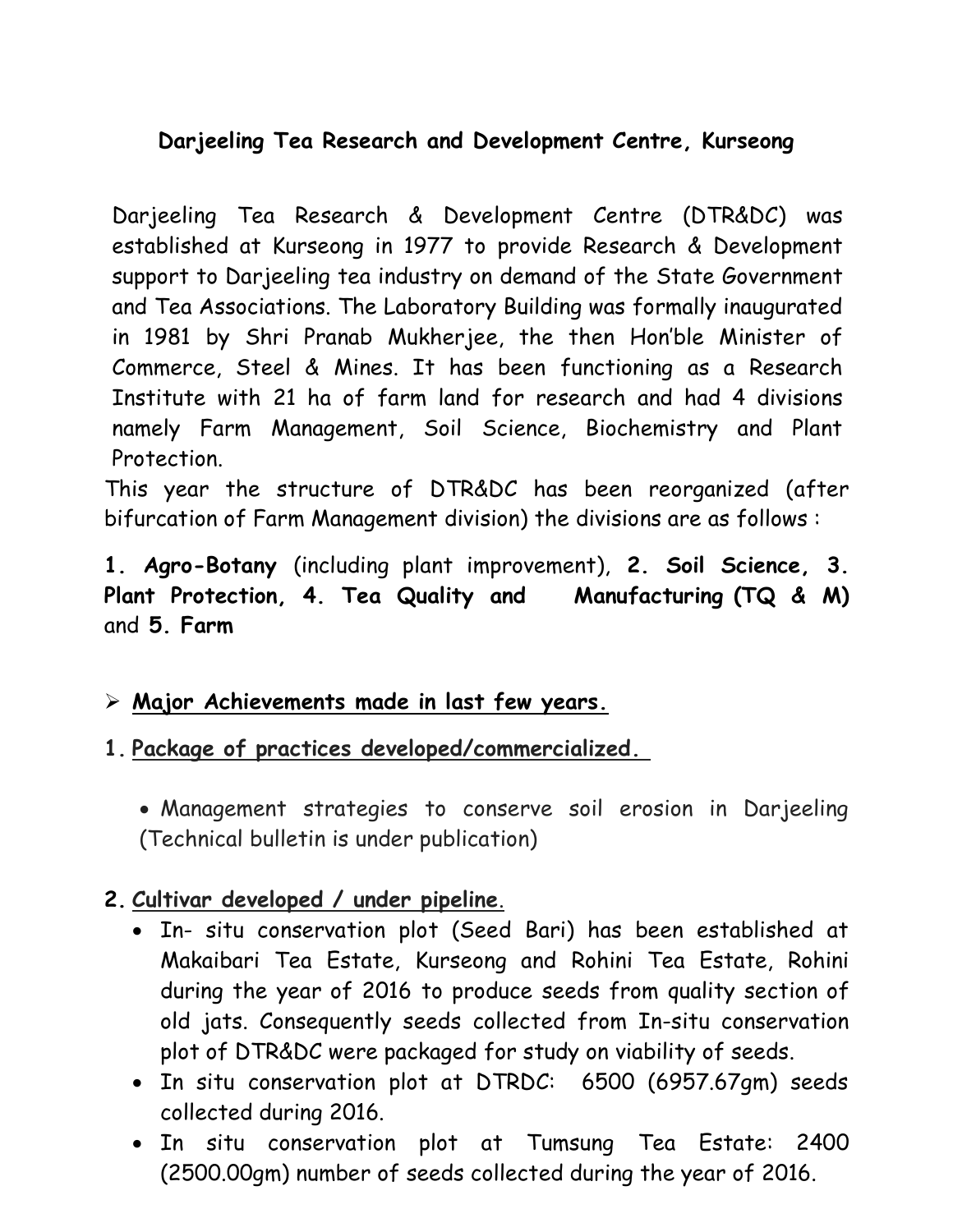- Clonal blocks: clonal blocks of Darjeeling recommended clones established at DTR&DC with six numbers of clones namely T-78, P-312, AV-2, Bheemey, RR- 17/144 and B-157 (till date).
- Collection, evaluation and utilization of china type of tea germplasm in the field gene bank : total number of 311 accessions established (till date) at DTR&DC, Kurseong

#### 3**. Other Research contribution**:

- Studies on Pruning litter degradation in Darjeeling conditions
- Studies on seasonal change in soil respiration in Darjeeling tea plantation area
- Effect of herbicides on soil respiration in Tea plantation.
- Survey of Thorny Blight at Tea plantation in Darjeeling
- Soil/Leaf/Organic manure sample analytical services rendered to tea industry by soil science division
- Recommendations made to tea industry after soil testing .

# **b. Important Experiments carried out along with important deliverable in terms of scientific achievement in last 2 years is as follows:**

#### **I. FARM MANAGEMENT DIVISION**

**1. Effect of aqueous plant extracts in supplementing plant nutrients, optimization of yield and quality of tea.** 

**Deliverable:** Soil fertility in the gardens can be maintained when nutrients are efficiently recycled through the soil plant web. Some local herbs which are rich in nutrient content may be a better option to supplement the nutrient to the tea bushes during growing period for instant supply of nutrient through aqueous extract in general and organic farming in particular.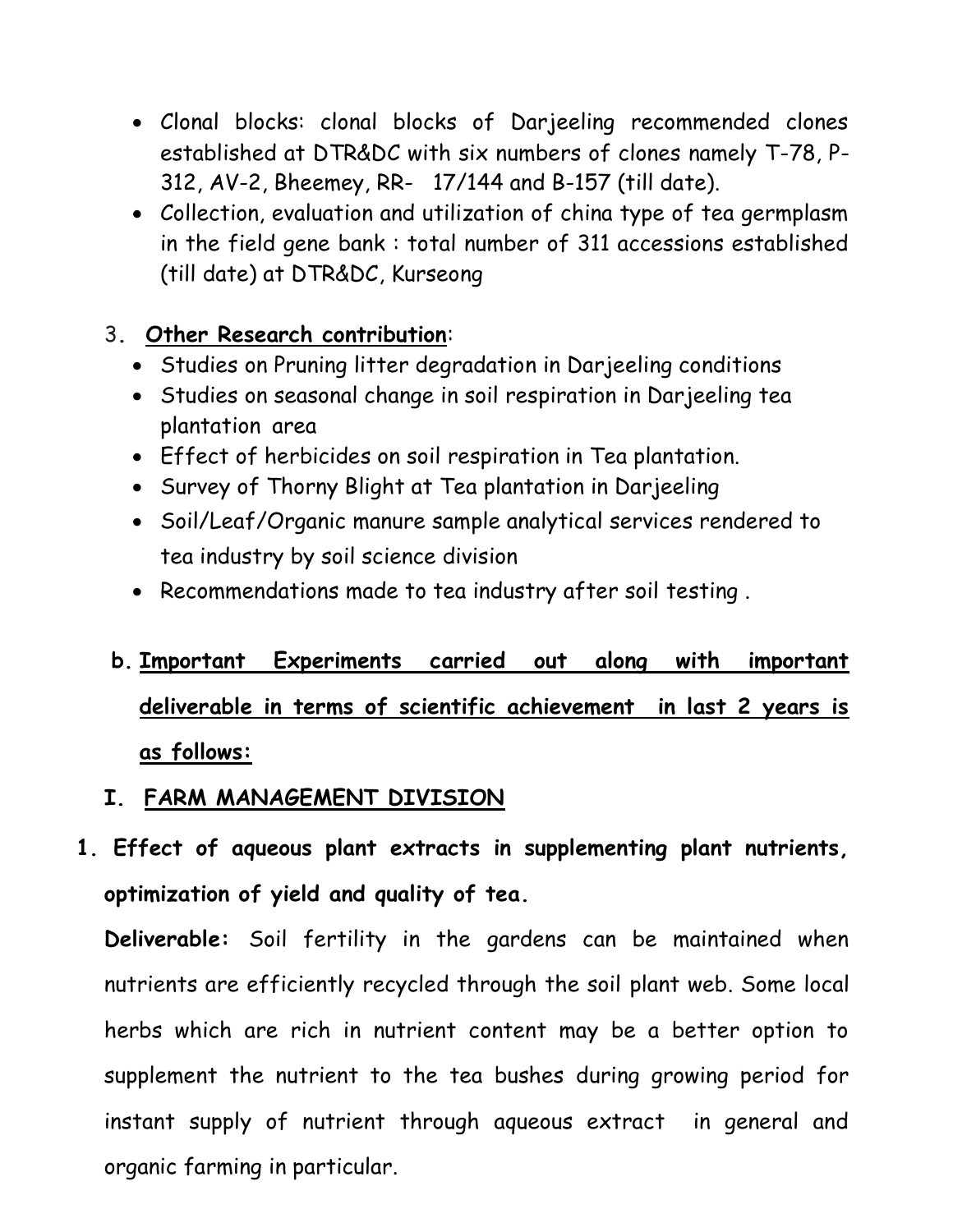**2. Studies on organic and inorganic nutrient management in tea since planting to bearing based on growth, yield and soil health on long term basis**

**Deliverable**: Vermicompost and Farm yard manure can be a better option to substitute the inorganic form of nutrient for better establishment of plant/ bringing up since planting in the area of organic tea farming.

**3. Weed dynamics of tea [Camellia sinensis (L)] field in mid elevation of Kurseong Sub-Division of Darjeeling Dist**.

**Deliverable:** Chrysopogun aciculatus closely followed by Drymaria cordata, Polygonum runcinetum, Ageratum conyzoides were observed as major weed . Maximum density of the weeds was recorded during the month of July to October. Optimum time for de weeding to decrease crop loss was thus established

**4. Determination of suitable pruning cycle of Chinary tea at DTRDC, Kurseong (Mid altitude) and Darjeeling (high altitude)**

**Deliverable:** Pruning cycle are often extended at higher altitude by Planters (more than 5 years) without any scientific rationale. Scientific data did not exist in the area. Initial results show highest annual yield of made tea was recorded in Gopaldhara (Inorganic Tea Garden) and lowest yield (in Sungma TE, an Organic garden and at DTRDC ). Final results will be available only after the experiment is completed, i.e. completion of at 1 round of pruning cycle.

**5. Effect of environmental factors on the physiological and biochemical attributes of different tea clones.**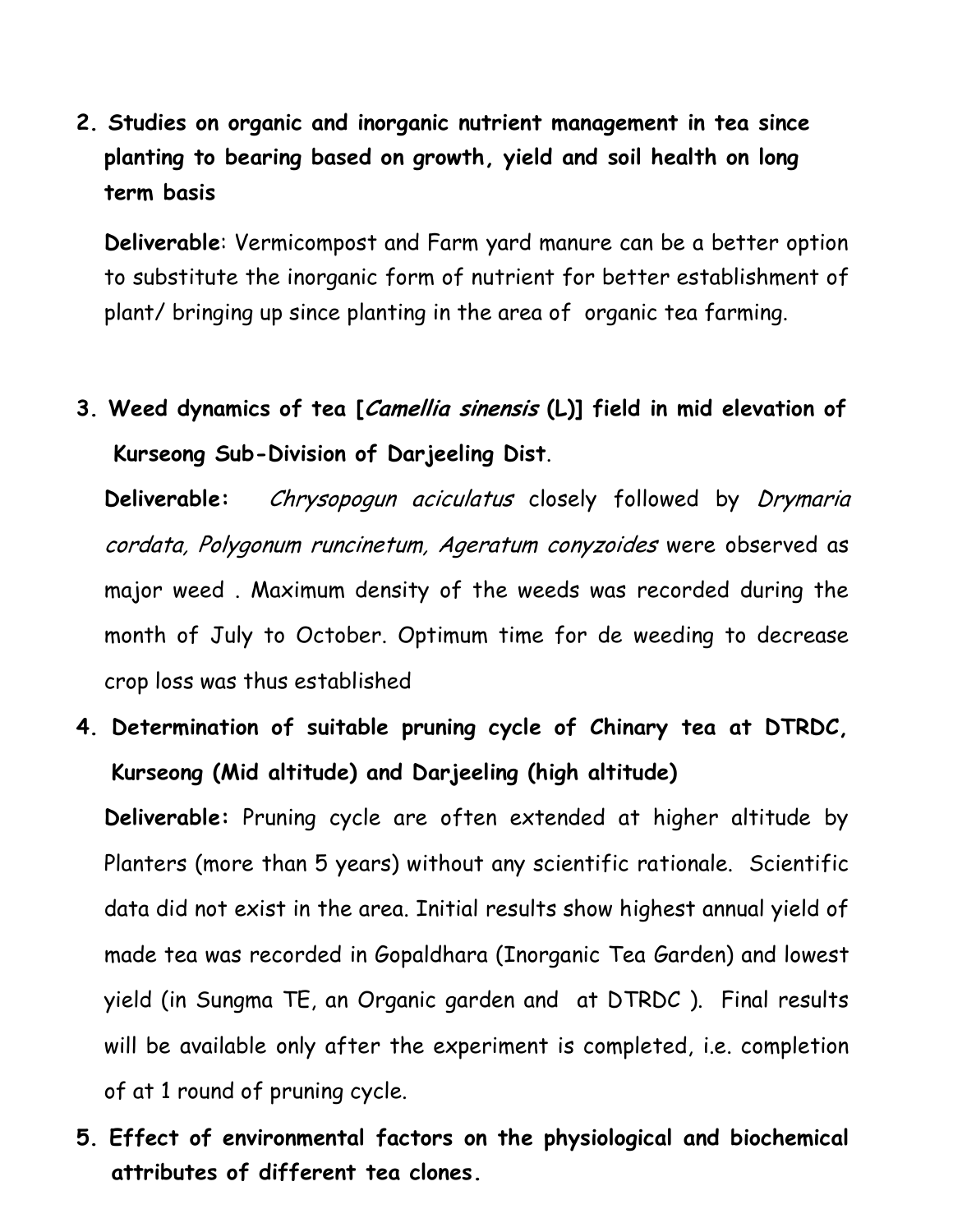**Deliverable:** Data generated here helped in understanding of the influence of climatic variables on photosynthesis and related parameters, biochemical characteristics and crop productivity for developing physiological and chemical criteria for identity of superior genotypes in relation to yield and quality.

The study generated a considerable amount of important information on the effect of cloud and shade tree on the photosynthetic rates and pigment concentration in tea leaves.

- 6. **Classical and molecular approaches for the tea improvement programme in Darjeeling**
	- **A. Establishment of Long Term Trial (LTT):**

**Deliverable:** Suitable planting materials for Darjeeling tea industry was developed by carrying out Clonal Selection Programme in various gardens in different valleys of Darjeeling hill. Experiment were performed to produce seeds from quality section of old jats with the preservation of old china seed jat .1e, in situ conservation with the objective of preserving the existing invaluable old jats as land races for future use, reference, experimentation and utilization.

#### **B. Nursery grafting for selection of suitable root stocks.**

**Deliverable:** Nursery grafting was performed with different combinations of stocks and Scions using TRA/Garden series and TV clones . Maximum survival percentage was observed in TV-19(Root Stock) and AV-2(Scion). Although performance of field grafting was very poor, perhaps it may be due to incompatibility of scion and stocks as its plays a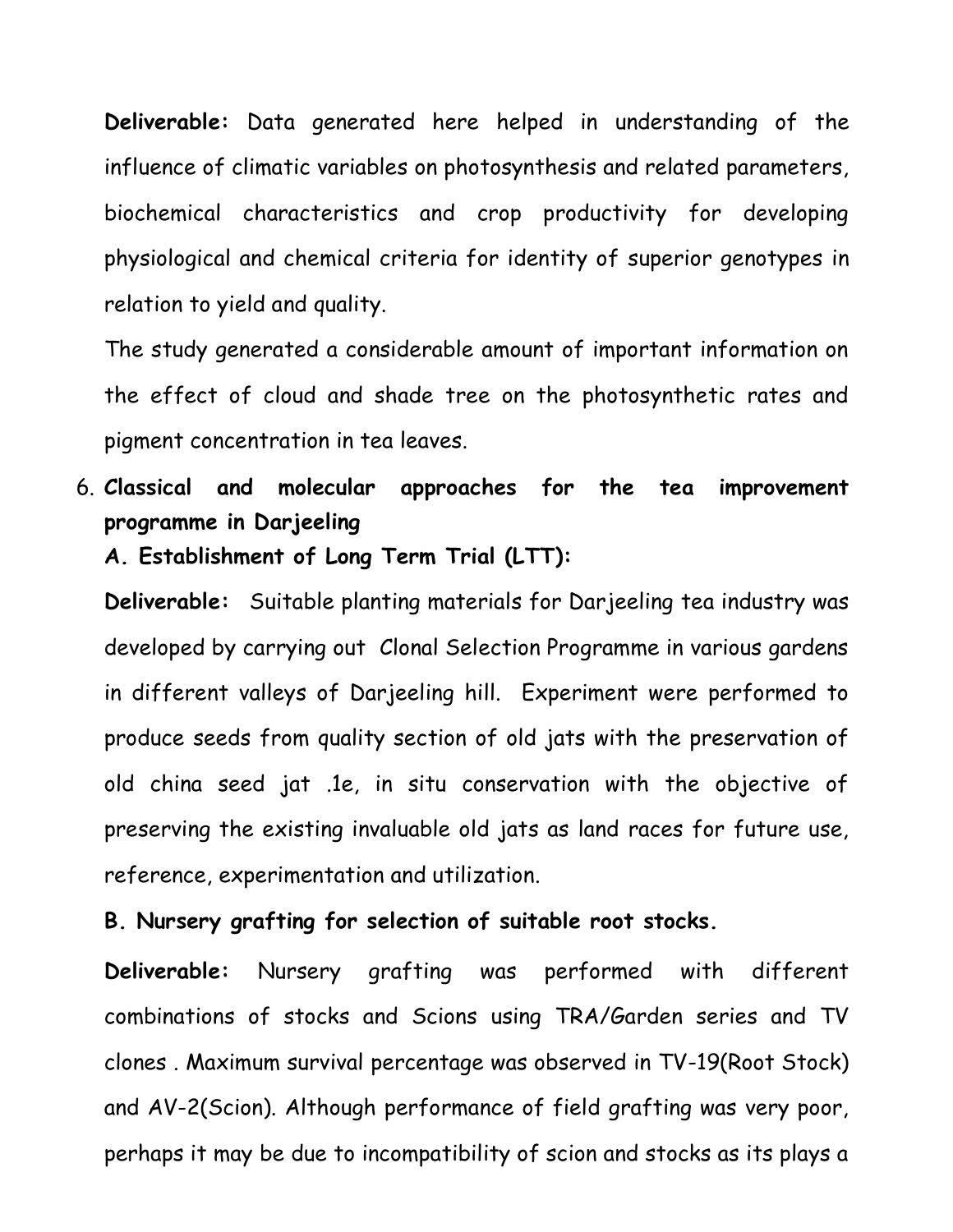crucial role in the success of such technique. The trial needs to be repeated.

**C**. **Establishment of Clonal Block at DTR&DC, Tea Board, Kurseong Deliverable:** To preserve these selected genetic diversities for future experimentation and utilization, the recommended clones were planted in the field gene bank at DTR & DC, Kurseong.

#### **II. SOIL SCIENCE DIVISION**

**1. Studies on the effect of integrated plant nutrient supply (IPNS) on the yield of Darjeeling tea and soil health.** 

**Deliverable:** The results reveal that sustainable production and increasing crop yield may obtain through integrated approach of nutrient supply to plants. Application of nutrients through organic sources stimulated the activity of soil microorganisms, improved the structure/texture of soil, plant nutrients holding capacity and increased the availability of major plant nutrients. Results have indicated that optimum supply of nutrient to the plant and sustaining the productivity is possible through organic manures in combination with inorganic micronutrients.

**2**. **Development of Phosphate Solubilizing Biofertilizer for Tea (Camellia sinensis L.) in acid soils of North Bengal** 

**Deliverable:** Commercial phosphate solubilizing cultures often fail to prove beneficial in adverse soil condition due to their poor adaptability in acid soils of tea garden. This problem can be alleviated by isolating and screening efficient phosphate solubilizing microorganisms which can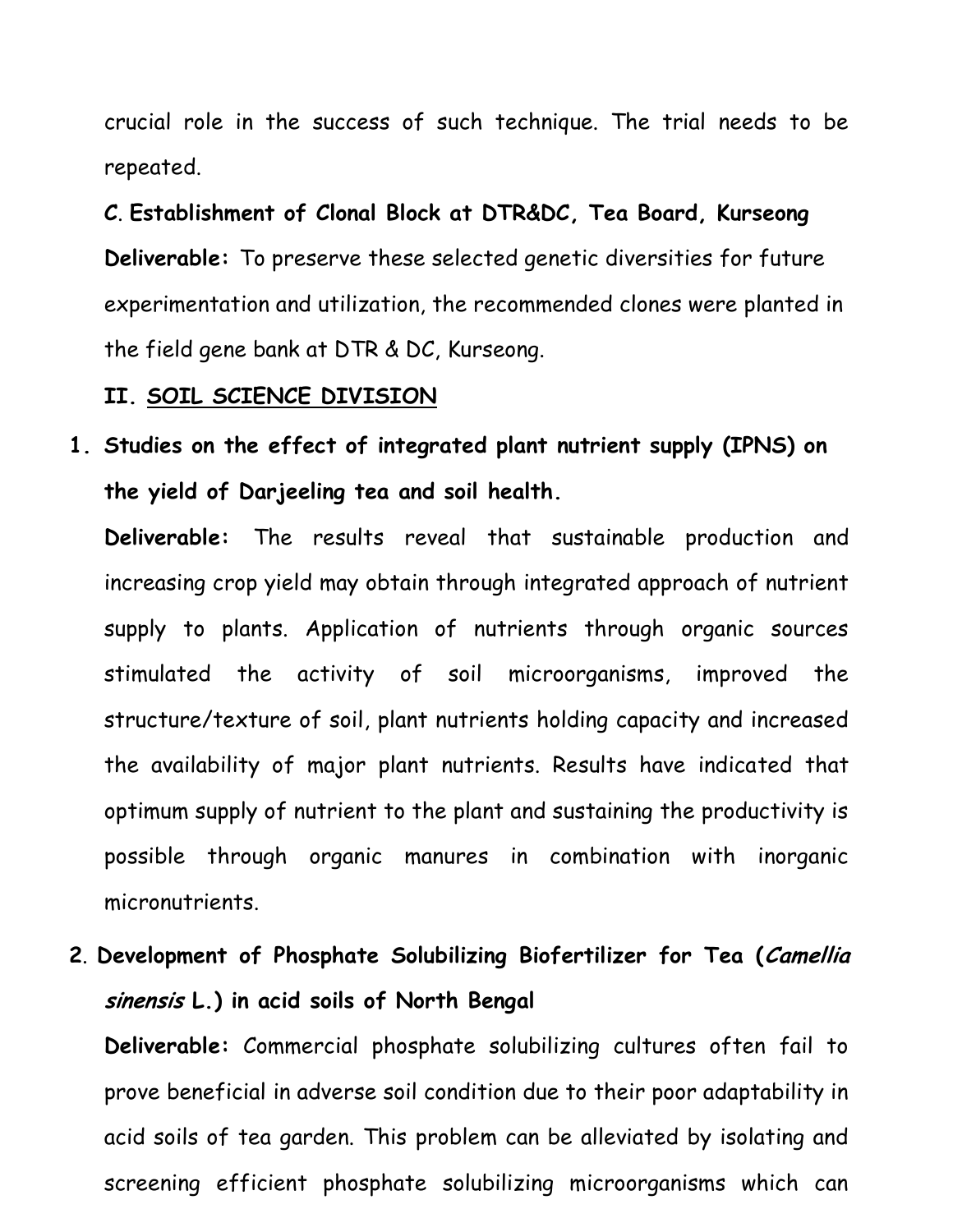perform well in tea rhizosphere. This study has been indicated that the application of phosphate solubilizing biofertilizer with rock phosphate produces maximum yield and improves soil nutrients availability to plant.

**III. BIOCHEMISTRY DIVISION**

- **1. Extraction, Isolation and Characterization of Volatile Flavoury Compounds in Darjeeling tea.**
- **Deliverable:** Hand handled E-Nose (HEN) deployed at DTRDC by C-DAC Kolkata was used for testing Aroma Index/Aroma score of various clones released for the Darjeeling Tea Industry. Only 15 percent of orthodox black tea samples complied with the results indicating requirement of more training to the HEN with the score of Professional Darjeeling tea tasters or otherwise some modification to the HEN.
- **2. Preparation of biochemical data base of clones available in germplasm bank at DTRDC garden .**

**Deliverable:** Preparation of database for Darjeeling tea industry is of prime importance.

**3**. **Integrated tea quality determination program**

**Deliverable:** Documentation was done on physical quality descriptors like taste, colour, flavour of Darjeeling black tea. Correlations between physical quality descriptors like taste, colour, flavour and chemical compositions of Darjeeling tea established

**4. Molecular and Biochemical Documentation of elite tea varieties of Darjeeling**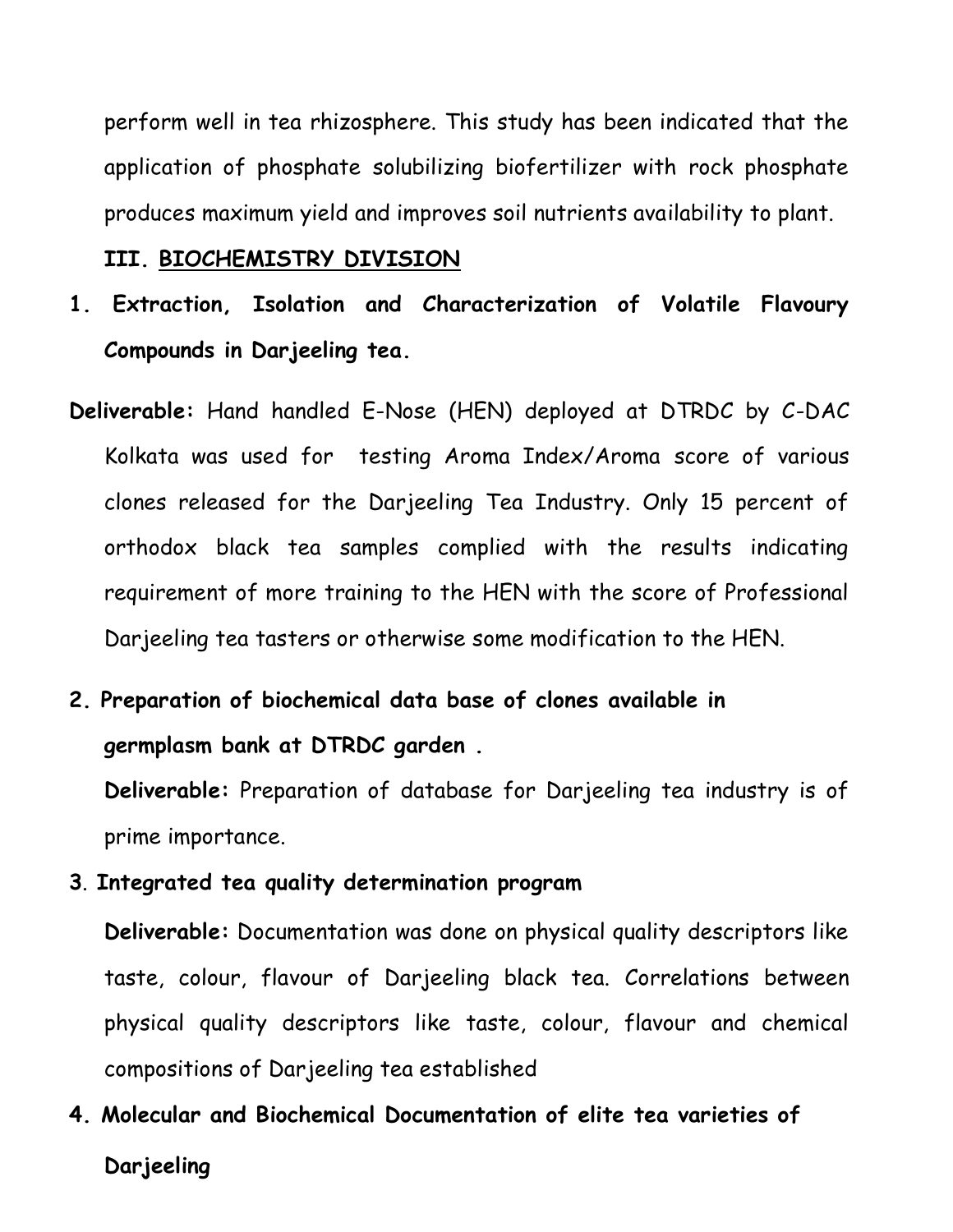**Deliverable:** Molecular documentation of elite tea varieties of Darjeeling using Molecular Markers were done. Biochemical constituents responsible for unique quality of Darjeeling tea are being explored.

**5. Relation of flushes of tea cultivars with Moisture, withering and fermentation**.

**Deliverable:** Some of the cultivars are grown in Darjeeling hills exhibited early flush and early fermentation. In case of withering few clones requires long period of withering under the same condition while the other requires early withering .Early withering varieties are AV2, B157,and Ttv1 and delayed are K1/1, HV 39 and B/5/63 simultaneously early fermenting clones are T135 and Nanda Devi.

**6**. **Miniature Manufacture Unit:**

**Deliverable:** Clonal samples manufactured for testing.

#### **IV. PLANT PROTECTION DIVISION**

**1. Evaluation of aqueous plant extracts for controlling the Tea Mosquito Bug, Jassid and Thrips infesting tea in Darjeeling. Deliverable:** The efficacy of aqueous plant extract formulation on sucking insects has been carriedout and the bio-agent could be used in

place of synthetic pesticide.

- **New experiments initiated in 2016 -2017**
- **1. Study on Pest, Diseases and Natural enemies (Predators) of Darjeeling Organic / Commercial Tea Garden. (In house Project ).**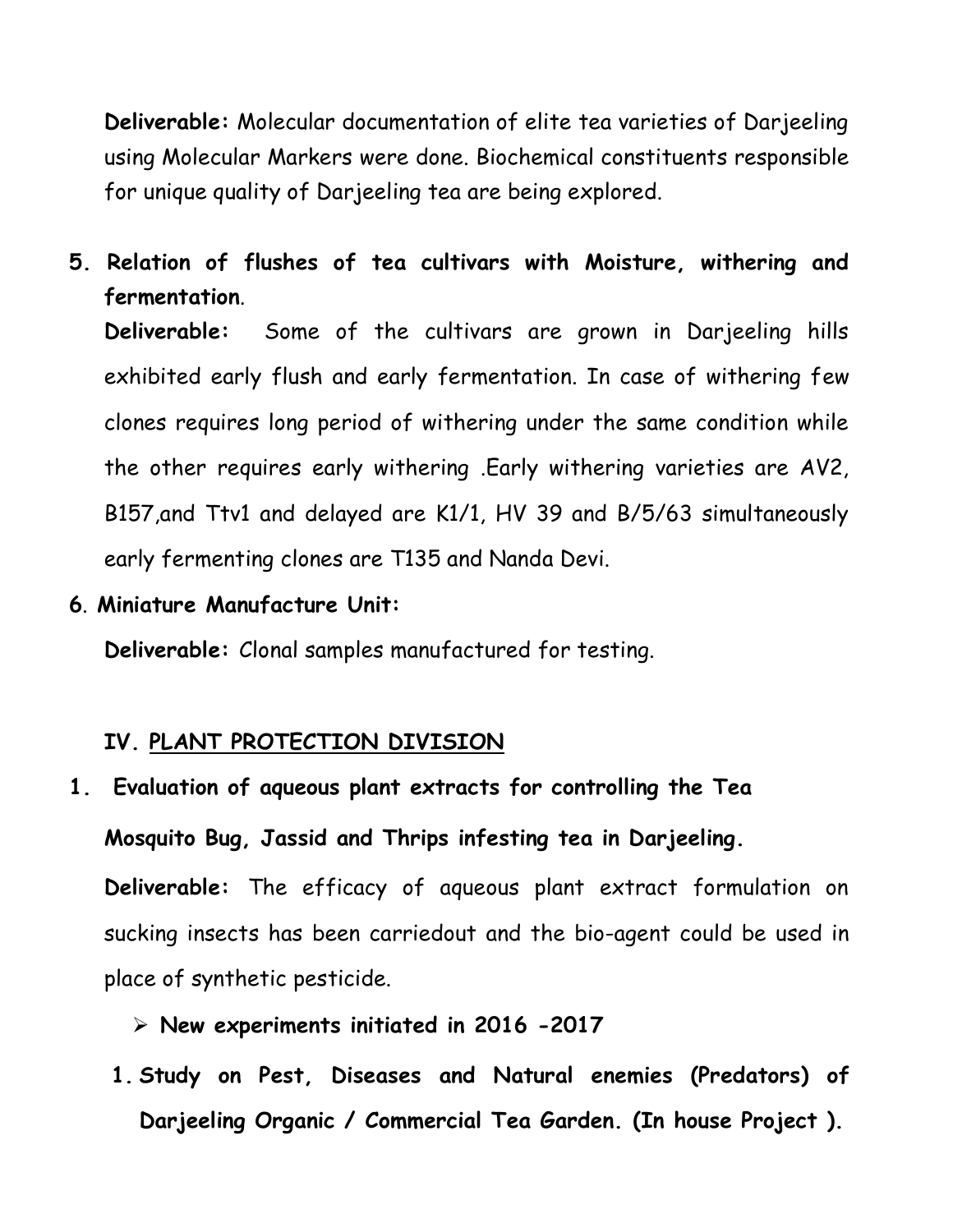## **Objective**:

- 1. Survey of major pest and diseases at different garden at varying elevation level.
- 2. Survey of seasonal change natural enemies of the pest (lady birds beetle, spider, Chrysopa sp., dragon fly etc).
- 3. To evaluate the intensity of pest activity in relation to local weather conditions.
- 4. To preserve and maintain collected natural enemies of tea pest
- 5. Soil biomass/ Soil microfauna etc

**Expected Deliverabl**e: The study will enable the evaluation of the extent and magnitude of the problems and enable the planning of experiment for efficient control. The efficacy of aqueous plant extract and other formulation on specific insect will be workout and bio-agent could be used in place of synthetic pesticide if It,s economically feasible. Different type of work will be implemented.

**2. Study on non chemical methods of pest management in Darjeeling.** 

# **Objective**:

- 1. Field and laboratory study on botanical preparation on tea on Darjeeling
- 2. Use of Trichoderma in soil
- 3. Use of entomopathogen and culture

**Expected Deliverable**: The efficacy of aqueous plant extract and other formulation on specific insect will be workout and bio-agent could be used in place of synthetic pesticide if It's economically feasible. Organic Product will be prepared for tea industry purpose. Different type of work will be implemented.

**3. Study on seasonal change in soil microbial activity in Darjeeling.**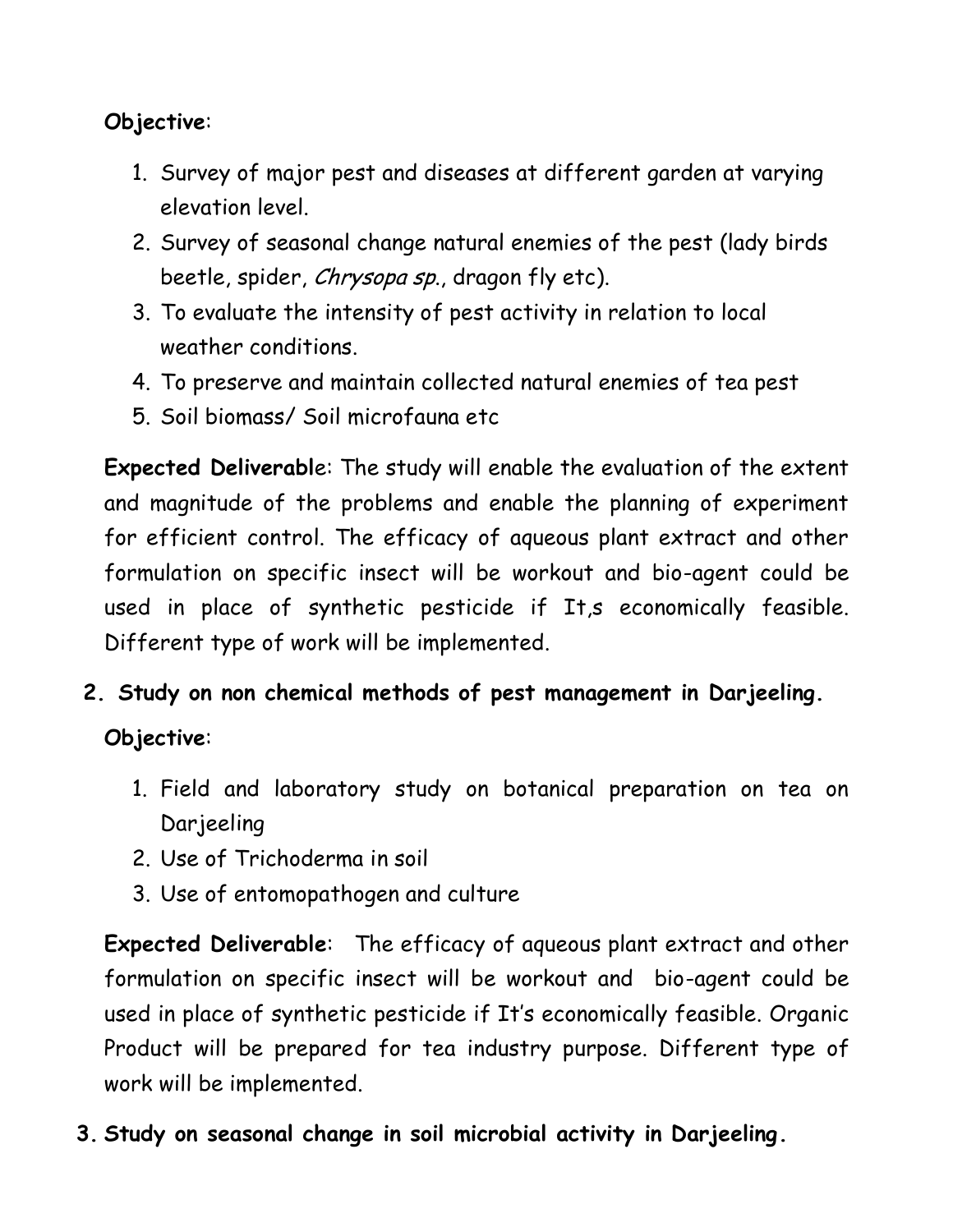#### **Objective**:

- 1. To determine the amount of soil respiration.
- 2. To determine the seasonal variation of soil micro flora/ soil respiration.

**Expected Deliverable**: To know the microbial activity in soil month wise. It helps in which month the microbial activity will be more as compare to other month.

**4. Pruning litter degradation rate of Darjeeling Tea ( Organic ).**

#### **Objective**:

- 1. To determine the seasonal decomposition rate of tea pruning litter decomposition rate.
- 2. Study on respiration rate

**Expected Deliverable**: To know the decomposition rate of pruning litter in Darjeeling. This study will reveal the high seasonal variation in the rate of tea pruning litter decomposition.

# **5. Comparative study of different weed management strategies and its impact on the productivity of Darjeeling tea plantation.**

## **Objective:**

- 1. To determine the loss of productivity as influenced by unmanaged weeds.
- 2. To find out the comparative impact of different weed management strategies in relation to yield in Darjeeling conditions.
- 3. To determine the appropriate interval of sickling in comparison to chemical weed control.
- 4. To evaluate the cost effectiveness of the treatments.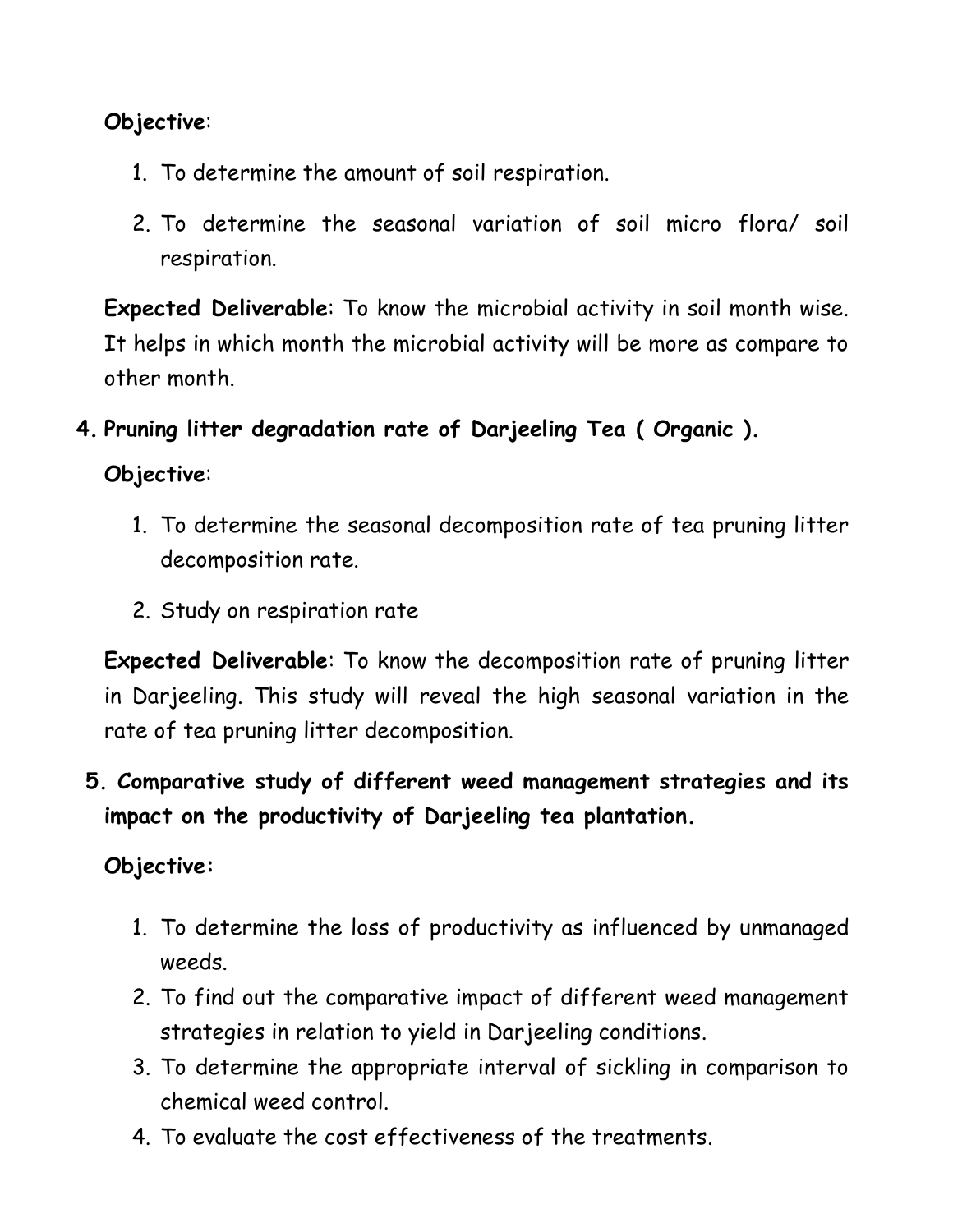**Expected Deliverable:** Findings of the experiment will be useful to planters to take the decision on weeding interval and minimise the economic loss through minimising manpower.

**6. Integrated Tea Improvement Programme. Development of new clones through integration of conventional and non conventional breeding for productivity, quality and stress tolerance: (XII Plan Coordinated projects)**

#### **Objective:**

- 1. Collection, evaluation and utilization of china type of tea germplasm to develop quality clones and bi-clonal seed stocks.
- 2. Establishment of field gene bank, primarily of China type teas at DTRDC, Kurseong
- 3. In-situ conservation of old seed jats and their seed production.
- 4. Bush selection from old seed grown sections in Tea Estates to develop quality clones.
- 5. Field grafting for early establishment of experimental hybridization plots and nursery grafting to produce composite plants.
- 6. Hybridization to produce quality bi-clonal seed stocks and clones
- 7. Molecular analysis for study of genetic diversity in Darjeeling tea.
- 8. Establishment of commercial blocks of Darjeeling recommended released clones as nucleus plots to supply cuttings to T. Es. in Darjeeling hills as well as for experimental use.
- 9. Conservation of old seed jats by developing the seed baries for future use, reference, experimentation and utilization.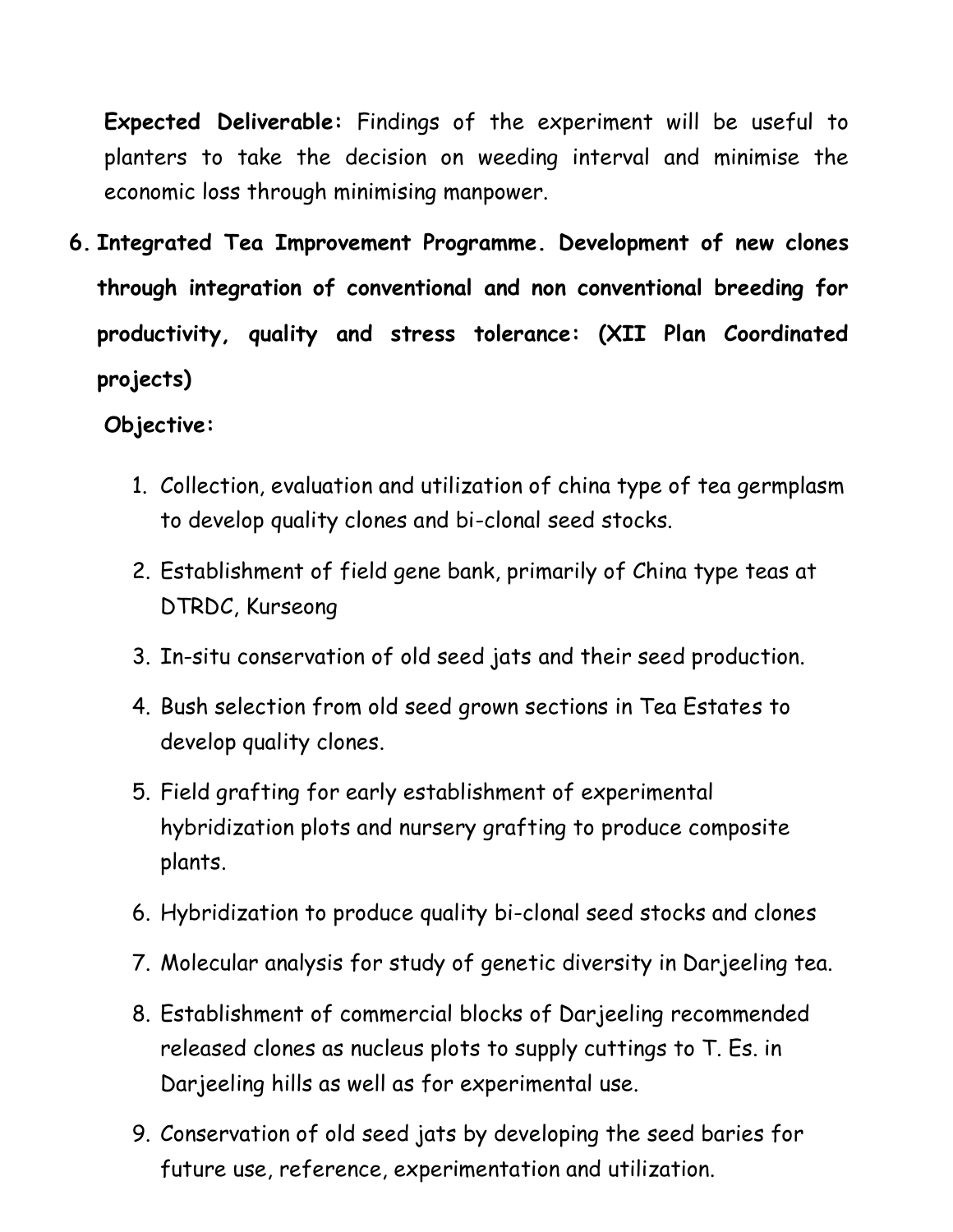#### **Expected Deliverable:**

- A number of quality clones with high yield potential are expected to be released to the Darjeeling tea industry, on the completion of above trials.
- The field gene bank of China type tea will serve as a National Depository of genetic diversity for future use in tea improvement programmes.
- The In-situ conservation and production of seed of old jats will serve as a source of planting materials to maintain the Darjeeling tea character and at the same time will conserve the land races which are getting lost very fast due to uprooting and replanting.

#### **Projects**

#### **a. XII Plan coordinated project:**

Development of new clones through integration of conventional and nonconventional methods of breeding for productivity, quality and stress tolerance.

#### **b. NTRF coordinated project**

Tea genome sequencing